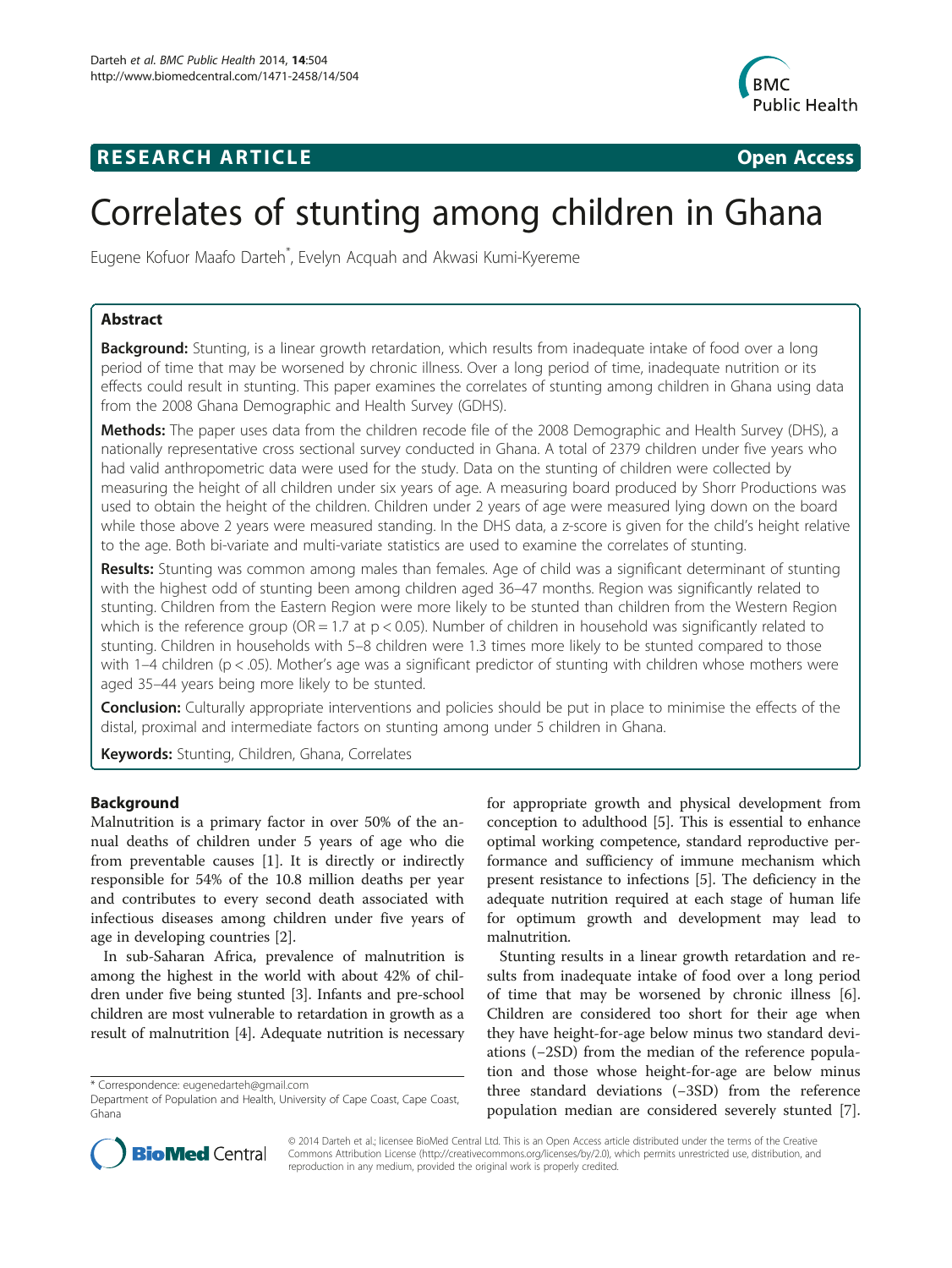Inadequate nutrition over a long period of time or the effects of recurrent or chronic illness could result in stunting [\[7](#page-6-0)].

The International community has made several efforts to reduce the malnutrition burden especially in developing countries. The Millennium Development Goals (MDGs) one and four which intend to eradicate extreme poverty and hunger and reduce child mortality respectively by two-thirds by the year 2015 were set to aid in the reduction of the malnutrition burden [\[8](#page-6-0)]. Also, there have been various interventions such as exclusive breastfeeding and micronutrient supplementation to reduce child malnutrition in developing countries [\[9](#page-6-0)].

In Ghana, there have been approaches such as the capitation grant, school feeding programme and the Livelihoods Empowerment against Poverty Programme (LEAP) put in place to help reduce the levels of food insecurity, malnutrition and poverty in targeted communities and ensure maximum benefits to children due to their vulnerability [\[8](#page-6-0)]. The contributions of these approaches to the reduction of child malnutrition are however yet to be confirmed.

Twenty-eight per cent of children under five in Ghana are suffering from stunted growth [[7\]](#page-6-0). Though there has been a reduction from the 2003 figure of 29.9% [[7\]](#page-6-0), the current rate is still high. Despite the high level of stunting, many nutrition actions have not addressed child malnutrition in a broader way. A number of studies have identified factors which put children at risk of malnutrition [\[7,10,11\]](#page-6-0).

A few studies have been conducted on stunting using both community level and national data in Ghana [\[12,13](#page-6-0)]. However, there is a paucity of literature on the correlates of stunting based on nationally representative data set in the country. This paper, therefore, examines the correlates of stunting among children in Ghana using data from the 2008 Demographic and Health Survey.

#### Conceptual framework

There are several models to explain the determinants of child health. For the purpose of this paper, however, the conceptual hierarchical framework for analysing determinants of nutritional status developed by Hien and Hoa [\[14\]](#page-6-0) was adapted (see Figure 1). It was developed to explain child malnutrition in areas with high prevalence of child malnutrition especially in developing countries. The proponents postulate that once a child lives in a society, changes in the society will affect the child's nutritional status directly or indirectly through his or her socio-demographic, environmental, maternal and individual factors.

This framework provides a way of understanding how the different factors affecting child malnutrition are linked. It shows how the distal factors act through the

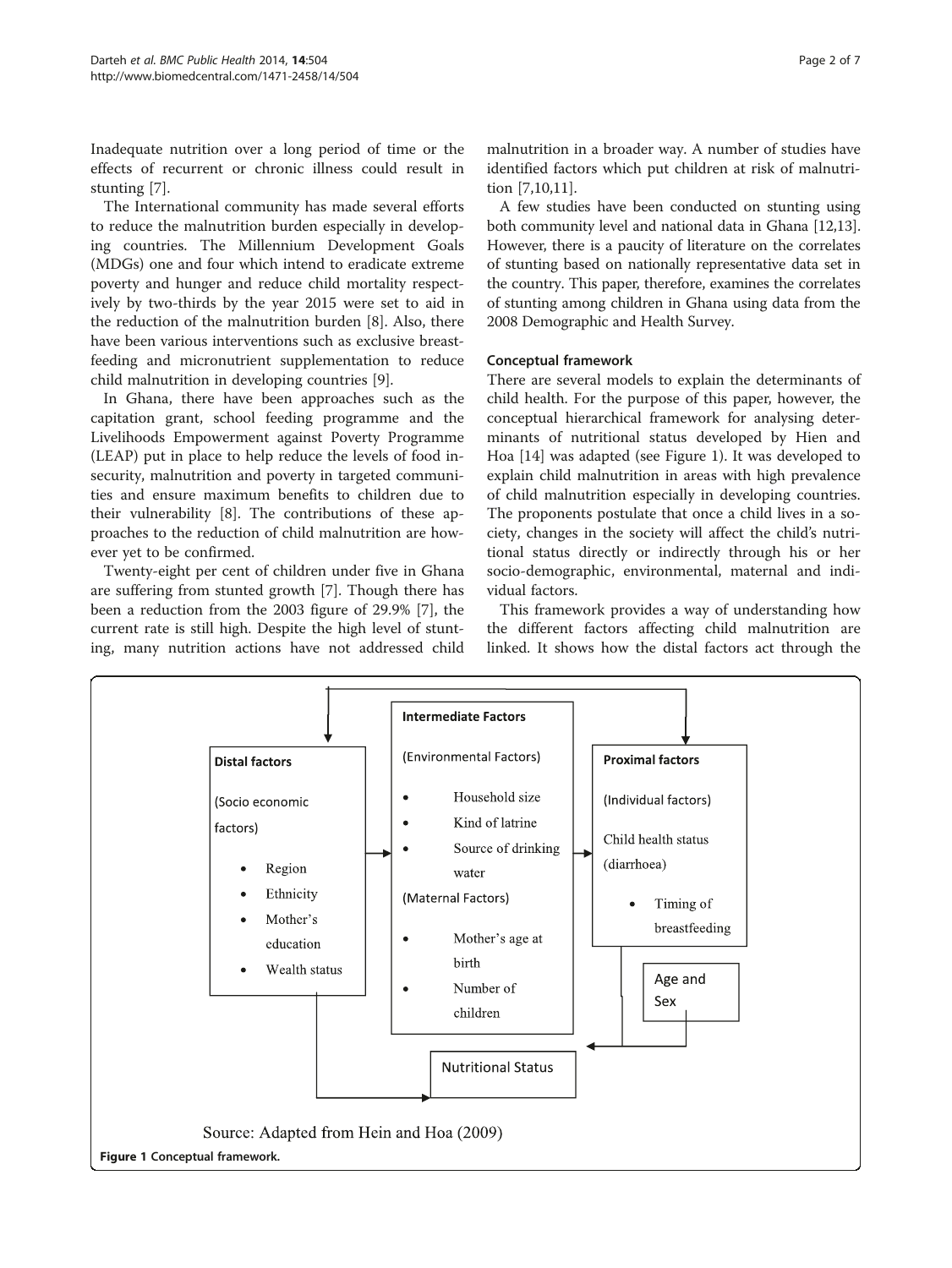intermediate and proximal factors to affect a child's nutritional status. It brings out larger concepts that interrelate to bring an outcome. Under each larger concept are specific variables that could be measured to achieve the purpose of the study. The variables used for the study were region, child's age, household size, source of drinking water, kind of latrine, ethnicity, mother's level of education, age, number of children, wealth status, child's health status and timing of breastfeeding.

## Methods

The paper uses data from the children recode file of the 2008 Demographic and Health Survey, a nationally representative cross sectional survey conducted in Ghana. The data for this study were requested online from the Demographic and Health Survey website. An approval was given to download the data. The Ghana Health Service Ethical Review Committee in Accra gave ethical approval for the study protocol. The STATA data file of the children recode file was downloaded for the study.

The survey was conducted with a sample of more than 12,000 households chosen nationally. A two-stage sample design was used with the first stage involving choosing sample points or clusters from a restructured master sampling frame created from the 2000 Ghana Population and Housing Census. In all 412 clusters were chosen from the master sampling frame.

The second stage of the assortment involved the systematic sampling of 30 of the households scheduled in each cluster. Finally a sample of 12,323 households was selected for the survey. With the Household Questionnaire, each household selected for the GDHS was eligible for interview. Height and weight measurements of children under the age of five years were taken in the households selected for the individual interview.

The number of occupied households successfully interviewed was 11,778, yielding a household response rate of 99 percent. In the households selected for individual interview in the survey, a total of 5,096 eligible women were identified; interviews were completed with 4,916 of these women, yielding a response rate of 97 percent. In the same households, a total of 4,769 eligible men were identified and interviews were completed with 4,568 of these men, yielding a response rate of 96 percent [\[7](#page-6-0)]. There were 2,912 children under age five in the GDHS households of which 87% had their applicable height and weight measurement obtained [\[7](#page-6-0)]. Data on the nutritional status of children were collected by measuring the height and weight of all children under six years of age. A lightweight, electronic seca scales with a digital screen, designed and manufactured under the guidance of the United Nations Children's Fund (UNICEF) was used to collect the data on weight, while

a measuring board produced by Shorr Productions was also used to obtain the height of the children [[7\]](#page-6-0).

Children under 2 years of age were measured lying down on the board while those above 2 years were measured standing. Collected data were entered using CSPro, a programme specially developed for use in DHS surveys [[7\]](#page-6-0). All data were entered twice for 100 percent verification. A total of 2379 children under five years who had valid anthropometric data were used for the study.

In the DHS data, a z-score is given for the child's height relative to the age. It is defined as the number of standard deviation units from the median height among children at that age in an international reference population. Stunting is defined as a z-score lower than −2. The anthropometric data were made up of z-scores of the children's height-forage, weight-for-height and weight-for-age. The z-score was divide by 100 to get a single digit. For stunting, children with z-score of −201 to −599 for height-for-age were considered stunted and those with z-score of −199 to −592 were considered to be stunted.

The dependent variable for this study was stunting. Stunting was coded into 1 stunted and 0 not stunted. Region, place of residence, child's age, household size, source of drinking water, kind of latrine, ethnicity, and mother's level of education, wealth and marital status were the independent variables. STATA version 11 was used to recode the dependent and independent variables. Age in months was group into less than 6 months, 6–11, 12–23, 24–35, 36–47 and 48–59. Educational level was put into four categories; no education, primary level, middle or Junior Secondary School level and Senior Secondary School or higher education. Marital status was divided into three categories: never married, married or living together with a man and divorced or widowed. Region of residence was made up of the ten regions of Ghana including Ashanti, Western, Eastern, Volta, Northern, Brong Ahafo, Central, Greater Accra, Upper East and Upper West Regions. The place of residence was divided into urban and rural. Ethnicity was recoded into five ethnic groups namely Akan, Ga/Dangme, Ewe, Mole-Dagbani, and Others. Child's age was recoded into less than six months, 6–23 months and 24–59 months based on the literature. Sex of child was divided into male and female. Wealth status was divided into five categories namely poorest, poorer, middle, richer and richest. The household size of the children was recoded into 1–4, 5–8, 9 and above based on the literature. The source of drinking water was recoded into four categories including pipe, well, spring or river or rainwater and tanker or bottle or sachet water. Type of toilet facility was also recoded into water closet, pit latrine and bush or no facility. The dataset was reorganised by dropping and keeping some of the variables to suit the objectives of the study. Descriptive statistics was used to describe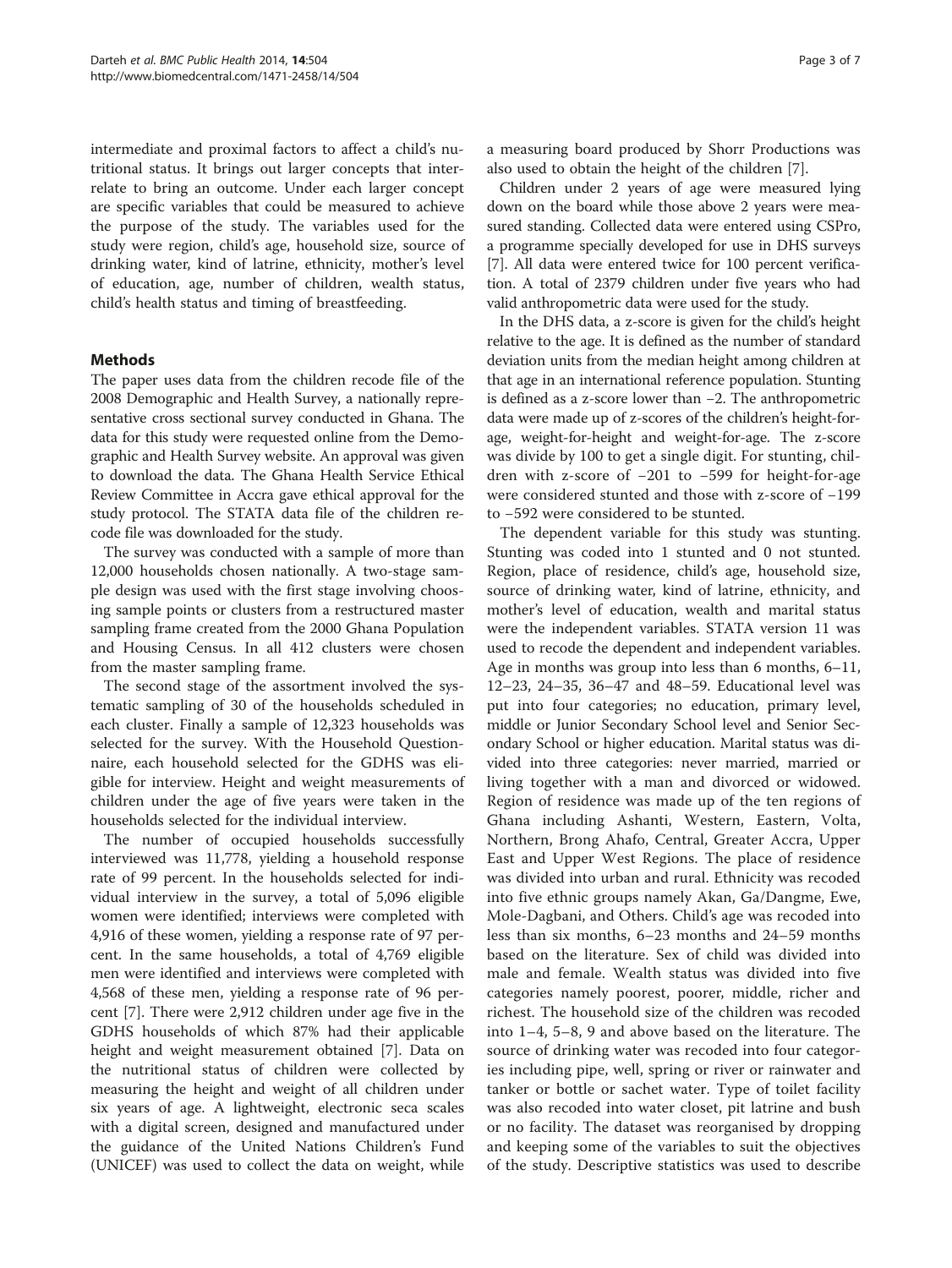the variables of the study. Binary logistic regression was used to examine the determinants of stunting. Binary logistic regression was used because the dependent variable is dichotomous. Three stepwise models were constructed for the study, based on the categorisation of the independent variables into distal, intermediate and proximal factors. Model one looked at the child's age, sex, region, ethnicity, mother's level of education and wealth status. The second model was fitted to assess how the variables in the first model would react when the intermediate variables including household size, number of children and mother's age are added. Model three was fitted to examine the effects of proximal factors such as incidence of diarrhoea on stunting among children. This technique was informed by the conceptual framework for the study. To ensure that variables were not co-linear, we run correlation analysis for variables for which we suspected some correlation such as region and ethnicity. The results showed weak and nonsignificant correlation (data not shown).

## Results

#### Background characteristics of children

The background characteristics of children whose anthropometric data were taken during the survey are presented in Table [1](#page-4-0). The proportion of stunting among the children was 27.5 per cent. Twenty one percent of the children were aged 12–23 months while 20 percent were aged 48–59 months. More than 50 percent of the children were females and the rest were males. Twenty percent of the children were from Ashanti Region while 3 percent were from the Upper West. The most dominant ethnic group of the children was Akan (48%) with 21 percent of them being Mole-Dagbani.

Thirty-five percent of the children had mothers with up to middle school education while 8 percent had mothers with secondary or higher education. About one in four of the children were from the poorest households, whereas to 14 percent of children were from the richest households. Fifty-three percent of the children were from households with 5–8 members while 35 percent were from households with 1–4 members. The most common source of drinking water for the children was well water (44%) with 36 percent having access to piped water. Sixty-four percent of the children were from households that used pit latrine as their type of toilet facility while nine percent were from households that used water closet as their toilet facility.

Seventy-two percent of the children had mothers who had given birth to 1–4 children while 3 percent had mothers who had given birth to 9–14 children. Forty nine per cent of the children had mothers aged 25–34 years while 3 percent had mothers aged 45 and above. More than half of the children were breastfed less than an hour after birth compared to less than one percent of those who were breastfed 6–14 days after birth. Twenty one percent of the children had had diarrhoea two weeks before the survey.

#### Multivariate analysis

Logistic regression was used to further analyse the determinants of stunting with three stepwise models. In Model 1 distal factors were used to estimate their effect on stunting. Model 2 shows the relationship between distal and intermediate factors and stunting and model three is used to estimate the combined effects of distal, intermediate and proximal factors on stunting. The logistic regression results of the determinants of stunting are presented in Table [2.](#page-5-0)

There was a significant relationship between age of child and stunting. For instance, in model 1, children aged 36–47 months were 10.4 times more likely to be stunted compared to those aged less than six months (.001). The effects of age increased to 11.4 times compared to the reference (.001) with the addition of intermediate factors in model 2 (see Table [2](#page-5-0)). There was a significant relationship between household wealth and stunting among children. For instance, children belonging to richer households were 0.43 times less likely to experience stunting compared to the poorest  $(p < .001)$ . This effect was consistent across all the three models (see Table [2](#page-5-0)). With the addition of intermediate and proximal factors in models 2 and 3 respectively, the effect between ethnicity and stunting became significant with Ewes being less likely to be stunted compared to Akans (OR = 0.55,  $p < .05$ ). There was a significant relationship between region and stunting with children from the Eastern Region more likely to be stunted compared to those from the Western Region (OR =  $1.7$ ,  $p < 0.05$ ) in model 1. The same effect was observed after the addition of the intermediate factors in model 2 (see Table [2](#page-5-0)). Mother's age was significantly related to stunting among children. The results show that children whose mother's were aged 25–34 years were less likely to be stunted compared to those whose mothers were aged 15–24 years. The effect of mother's age on stunting remained the same after the addition of the proximal factor in model 3. A significant relationship was observed between number of children and stunting among children. For instance, it was observed that children whose mothers had 5–8 children were more likely to be stunted compared to those whose mothers had 1–4 children (OR = 1.3,  $p < 0.05$ ).

# **Discussion**

The study sought to examine the correlates of stunting among under 5 children in Ghana using the conceptual hierarchical framework for analysing determinants of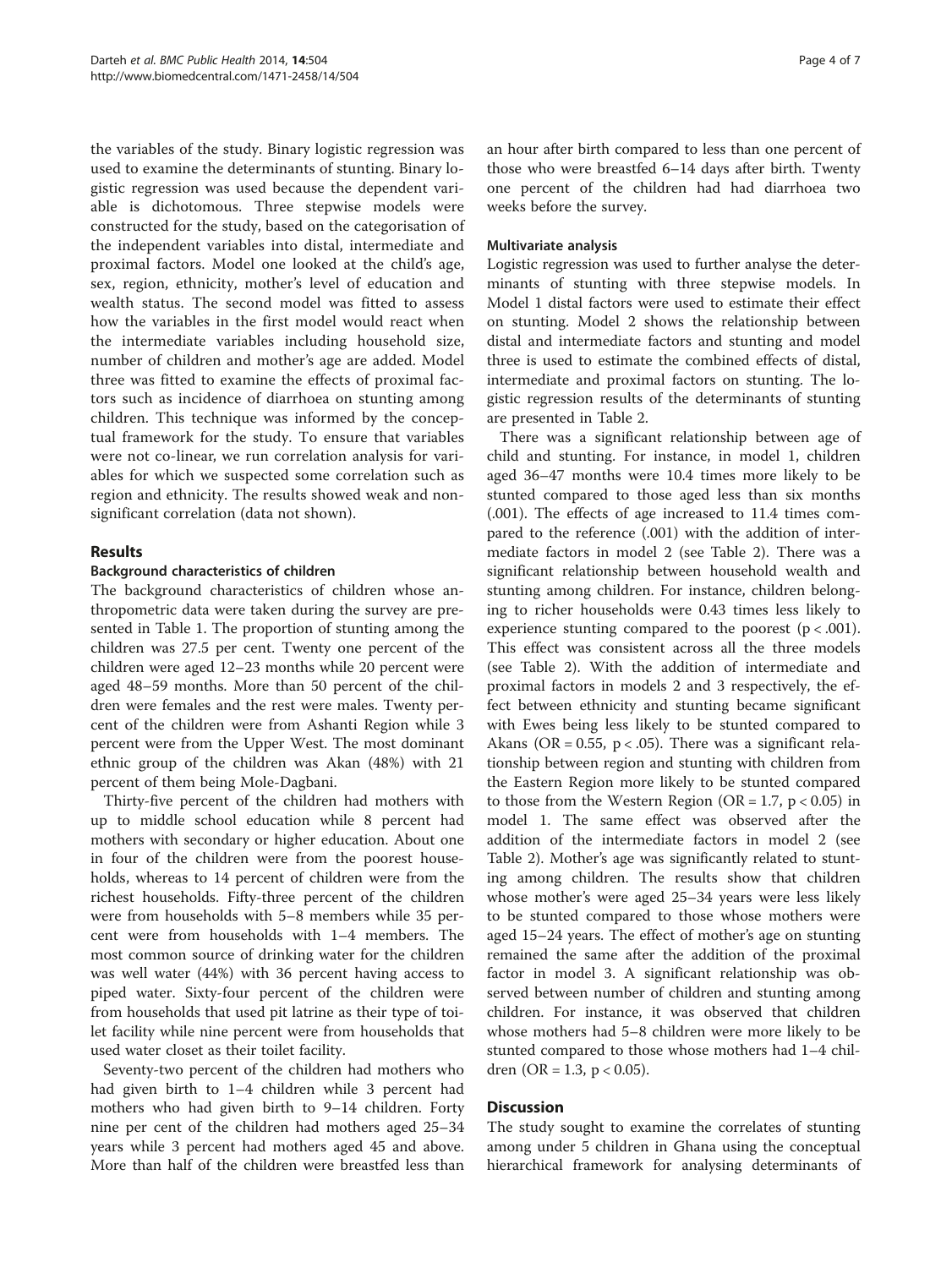<span id="page-4-0"></span>Table 1 Background characteristics of children

| Variable                                | Category               | Percent |
|-----------------------------------------|------------------------|---------|
| Proportion of stunted children          | <b>NA</b>              | 27.5    |
| Age ( $N = 2325$ )                      | Less than 6 months     | 8.8     |
|                                         | 6-11 months            | 11.4    |
|                                         | 12-23 months           | 21.4    |
|                                         | 24-35 months           | 19.3    |
|                                         | 36-47 months           | 18.8    |
|                                         | 48-59 months           | 20.5    |
| Sex of child $(N = 2379)$               | Females                | 50.8    |
|                                         | Males                  | 49.2    |
| Region $(N = 2325)$                     | Western                | 9.3     |
|                                         | Central                | 9.1     |
|                                         | Greater Accra          | 11.5    |
|                                         | Volta                  | 9.1     |
|                                         | Eastern                | 8.2     |
|                                         | Ashanti                | 19.7    |
|                                         | Brong Ahafo            | 10.5    |
|                                         | Northern               | 15.2    |
|                                         | Upper East             | 4.8     |
|                                         | Upper West             | 2.6     |
| Ethnicity ( $N = 2230$ )                | Akan                   | 47.9    |
|                                         | Ga/Dangme              | 5.0     |
|                                         | Ewe                    | 13.3    |
|                                         | Mole-dagbani           | 21.4    |
|                                         | Others                 | 12.4    |
| Mother's Educational level              | No education           | 32.9    |
| $(N = 2323)$                            | Primary                | 24.3    |
|                                         | Middle/JHS             | 34.9    |
|                                         | Secondary and above    | 7.9     |
| Wealth Status ( $N = 2325$ )            | Poorest                | 25.6    |
|                                         | Poorer                 | 22.9    |
|                                         | Middle                 | 17.8    |
|                                         | Richer                 | 19.5    |
|                                         | Richest                | 14.2    |
| Household size $(N = 2325)$             | $1 - 4$                | 35.2    |
|                                         | $5 - 8$                | 53.1    |
|                                         | 9 and above            | 11.7    |
| Source of drinking water ( $N = 2311$ ) | Pipe                   | 35.6    |
|                                         | Well                   | 43.6    |
|                                         | Spring/river/rainwater | 14.5    |
|                                         | Tanker/bottle/sachet   | 6.3     |
| Type of toilet facility ( $N = 2309$ )  | Water closet           | 8.6     |
|                                         | Pit latrine            | 63.6    |
|                                         | Bush/no facility       | 27.8    |
| Number of children $(N = 2329)$         | $1 - 4$                | 71.6    |

#### Table 1 Background characteristics of children (Continued)

|                                          | $5 - 8$                          | 25.0 |  |  |
|------------------------------------------|----------------------------------|------|--|--|
|                                          | $9 - 14$                         | 3.4  |  |  |
| Mother's age $(N = 2345)$                | $15 - 24$                        | 22.1 |  |  |
|                                          | $25 - 34$                        | 49.0 |  |  |
|                                          | 35-44                            | 25.6 |  |  |
|                                          | 45 and above                     | 3.3  |  |  |
| Timing of breastfeeding ( $N = 2323$ )   | $<$ 1 hour                       | 53.4 |  |  |
|                                          | 1 hour                           | 11.7 |  |  |
|                                          | $2^{nd}$ - 23 <sup>rd</sup> hour | 18.2 |  |  |
|                                          | $< 6$ days                       | 16.0 |  |  |
|                                          | $6^{th}$ - 14 <sup>th</sup> day  | 0.7  |  |  |
| Incidence of diarrhoea ( $N = 2332$ )    | Yes                              | 20.9 |  |  |
|                                          | No                               | 79.1 |  |  |
| Source: Computed from 2008 GDHS dataset. |                                  |      |  |  |

nutritional status developed by Hien & Hoa [[14](#page-6-0)]. The findings of the study suggest that some distal, proximal, and intermediate factors are significantly associated with stunting among under 5 children in Ghana. We discuss the correlates of stunting among under 5 children ac-

cording to the concepts used in the framework.

#### Distal factors

Ethnicity plays a significant role in stunting among children under 5. The study observed some variations in stunting among ethnic groups, with children from the Ewe ethnic group been less likely to be stunted compared to Akans. Our study corrobrates the findings of Badasu [[15\]](#page-6-0) and Gyimah [[16](#page-6-0)] who have reported that there are variations in stunting among ethnic groups in Ghana. These variations could be attributed to the fact that some ethnic groups in Ghana have beliefs which prevent pregnant women and infants from eating some foods. These foods may contain some nutritional elements needed for the optimal growth and development of the child.

Region of residence was significantly related to stunting. For instance, it was observed that children from the Eastern Region were more likely to be stunted compared to those from the Western Region in model 1. The differences between region of residence and stunting could be due to the differences in values, beliefs, culture and conditions that exist within each region or ethnic group [[13](#page-6-0)].

Household wealth status was significantly correlated with stunting among under 5 children in Ghana. We observed a significant relationship between household wealth and stunting, with children from richer households being less likely to suffer from stunting. This finding corroborates observation made in previous studies regarding wealth status of child's household and stunting [[17](#page-6-0)-[19](#page-6-0)]. This relationship could be explained by the fact that rich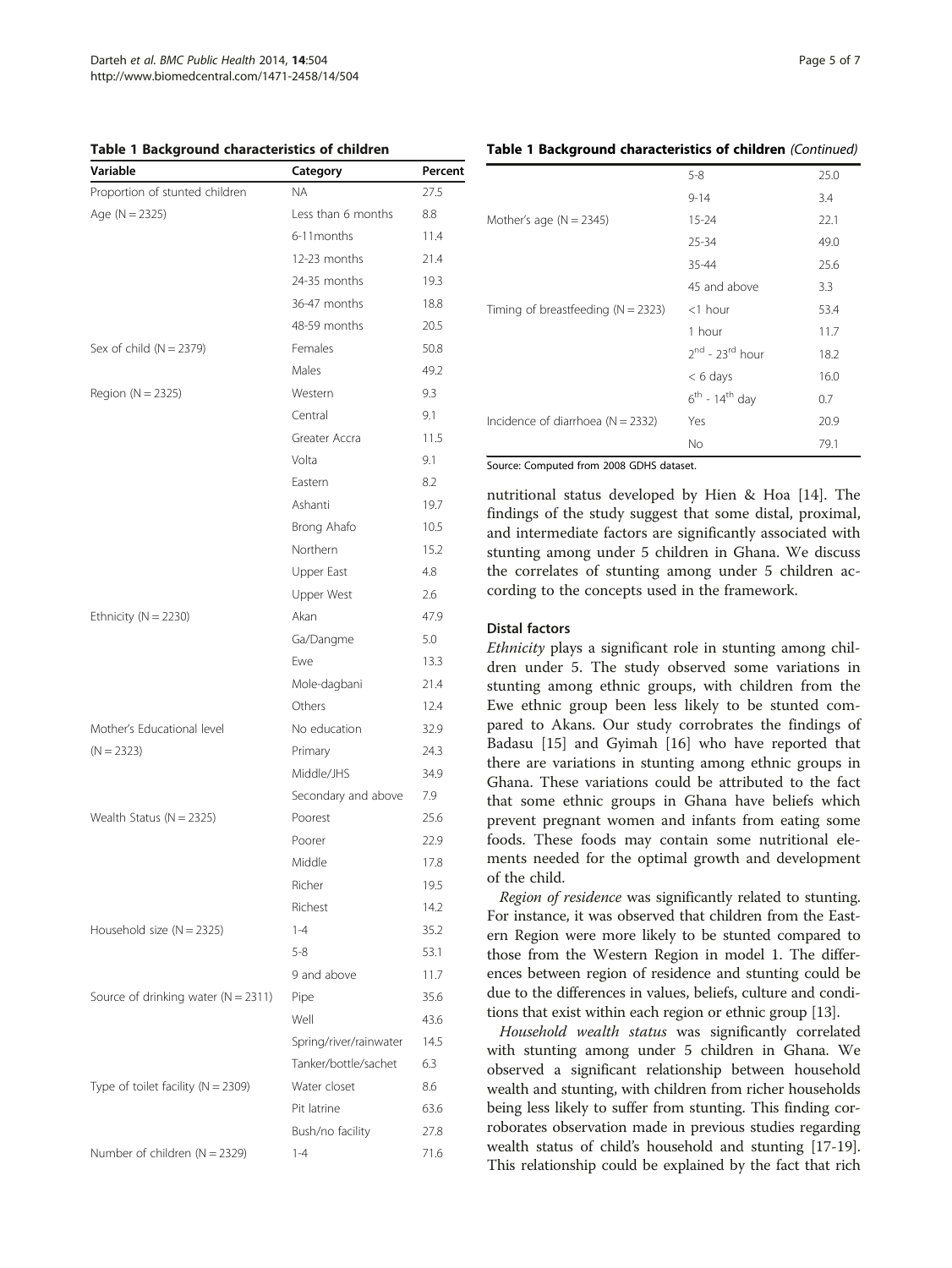#### <span id="page-5-0"></span>Table 2 Determinants of stunting

| Variable             | Model 1    | Model 2    | Model 3    |
|----------------------|------------|------------|------------|
| Distal factors       |            |            |            |
| Age in months        |            |            |            |
| Less than 6 (ref)    | 1.00       | 1.00       | 1.00       |
| $6 - 11$             | $2.73***$  | $2.74***$  | $2.69***$  |
| 12-23                | $7.84***$  | 7.95***    | $7.84***$  |
| 24-35                | 9.89***    | $10.24***$ | $10.11***$ |
| 36-47                | $10.42***$ | $11.14***$ | $11.10***$ |
| 48-59                | $9.27***$  | $10.17***$ | $10.18***$ |
| Sex                  |            |            |            |
| Male                 | 1.00       | 1.00       | 1.00       |
| Female               | 0.85       | 0.84       | 0.84       |
| Educational level    |            |            |            |
| No education (ref)   | 1.00       | 1.00       | 1.00       |
| Primary              | 1.31       | 1.27       | 1.28       |
| Middle/JHS           | 1.13       | 1.23       | 1.14       |
| Secondary and above  | 1.14       | 1.14       | 1.16       |
| <b>Wealth Status</b> |            |            |            |
| Poorest (ref)        | 1.00       | 1.00       | 1.00       |
| Poorer               | 0.89       | 0.89       | 0.87       |
| Middle               | $0.60**$   | $0.60***$  | $0.59***$  |
| Richer               | $0.43***$  | $0.43***$  | $0.43***$  |
| Richest              | $0.29***$  | $0.32***$  | $0.32***$  |
| Ethnicity            |            |            |            |
| Akan (ref)           | 1.00       | 1.00       | 1.00       |
| Ga/Dangme            | 0.70       | 0.70       | 0.70       |
| Ewe                  | 0.57       | $0.55***$  | $0.55***$  |
| Mole-dagbani         | 0.84       | 0.83       | 0.82       |
| Others               | 0.99       | 1.02       | 1.03       |
| Region               |            |            |            |
| Western (ref)        | 1.00       | 1.00       | 1.00       |
| Central              | 1.56       | 1.48       | 1.48       |
| Greater Accra        | 0.93       | 0.88       | 0.88       |
| Volta                | 1.18       | 1.19       | 1.20       |
| Eastern              | $1.67**$   | $1.66***$  | 1.65       |
| Ashanti              | 0.99       | 0.97       | 0.97       |
| Brong Ahafo          | 0.77       | 0.76       | 0.75       |
| Northern             | 1.22       | 1.16       | 1.14       |
| Upper East           | 1.30       | 1.28       | 1.29       |
| Upper West           | 0.72       | 0.69       | 0.68       |
| Intermediate factors | <b>NA</b>  |            |            |
| Household size       | <b>NA</b>  |            |            |
| 1-4 (ref)            | <b>ΝΑ</b>  | 1.00       | 1.00       |
| $5 - 8$              | <b>ΝΑ</b>  | 0.79       | 0.79       |
| 9+                   | <b>ΝΑ</b>  | 0.98       | 0.99       |

#### Table 2 Determinants of stunting (Continued)

| Mother's age           |           |           |           |
|------------------------|-----------|-----------|-----------|
| 15-24 (ref)            | <b>NA</b> | 1.00      | 1.00      |
| 25-34                  | <b>NA</b> | $0.72***$ | $0.72***$ |
| 35-44                  | <b>NA</b> | $0.56***$ | $0.56***$ |
| 45 an above            | <b>NA</b> | 0.54      | 0.54      |
| Number of children     |           |           |           |
| $1-4$ (ref)            | <b>NA</b> | 1.00      | 1.00      |
| $5 - 8$                | <b>NA</b> | 1.33      | $1.34***$ |
| $9 - 14$               | <b>NA</b> | 1.65      | 1.66      |
| Proximal factor        |           |           |           |
| Incidence of diarrhoea |           |           |           |
| Yes                    | <b>NA</b> | <b>NA</b> | 1.00      |
| No                     | <b>NA</b> | <b>NA</b> | 1.10      |

Source: Computed from 2008 GDHS dataset: \*\*\*p < 0.001, \*\*p < 0.05. P-values in parenthesis; ref = reference.

people are able to afford good living conditions that may improve the child's health including nutrition [\[20](#page-6-0)].

#### Intermediate maternal factors

Mother's age was found to play a significant role in predicting stunting among children in Ghana. The results of the study is consistent with a previous study which revealed that mothers who give birth at very early age are likely to have children with low weight at birth [\[13\]](#page-6-0). For instance, children whose mothers were aged 25–34 years were less likely to be stunted compared to those aged 15–24 years. This could be as a result of the fact that young mothers require adequate nutrition to fully grow into adults; thus, they struggle with their children over the little food the mother eats [[14\]](#page-6-0).

Number of children in household. We observed that children from households with 5–8 children were more likely to be stunted compared to those with 1–4 children. This could be due to the large level of consumption of resources in the household [[10,21](#page-6-0)]. The findings of our study corroborates previous studies which have observed that children with many siblings are more likely to suffer from malnutrition [[14,22](#page-6-0)].

#### Proximal

Age of child was found to be a significant determinant of stunting with children aged 24 months and above being more likely to be stunted. This finding is consistent with previous studies which show that stunting is high among children of that age and this situation has been attributed to the fact that these children have already been introduced to complementary feeding [[7](#page-6-0)].

This study is limited by its cross-sectional nature and hence causal inferences cannot be made. However, the study has some compelling strengths. These include the